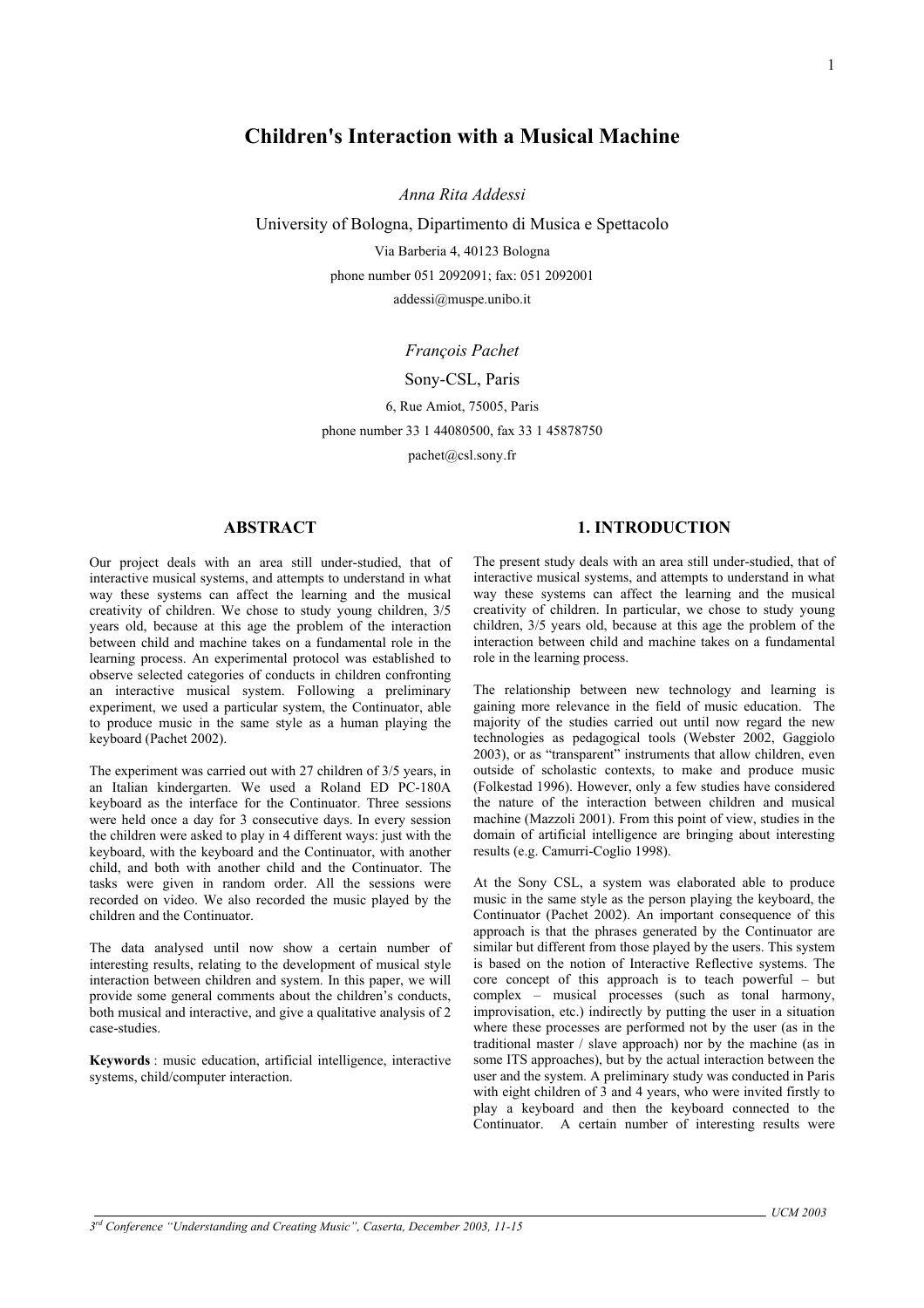obtained in this experiment, relating to the power of attraction/addiction, the increase in time of attention, and the development of analytical behaviour (e.g. concentration and listening) (Pachet, Addessi 2004).

We trialled a second experimental protocol to observe systematically some interesting aspects highlighted in the preliminary experience, and to study the nature of the interaction between children and system. From a pedagogical point of view, the general aim is to understand in what way the children relate with the interactive musical systems, what kinds of musical and relational behaviours are developed, and how the interactive systems can be used in the educational field to stimulate creativity and the pleasure of playing.

In this paper we will describe the experimental protocol carried out in Bologna in March 2003, the method we are using to analyse the video-data, and some preliminary results. In particular we will show 2 case studies of child/computer style interaction. Finally, we will discuss some conclusions about the project.

## **2. THE EXPERIMENTAL PROTOCOL**

An experimental protocol was elaborated to systematically observe selected categories of "conducts" of children using interactive musical systems. We used the term "conduct" in accordance with the French term "conduite" used and scientifically defined by Pierre Janet, Jean Claparède and Jean Piaget. In the musical field this concept has been used by Delalande (1993).

The observation was trialled in the Nursery School "La Mela" of Quarto Inferiore (Granarolo, Bologna – Italy), in collaboration with the Istituto Comprensivo of Granarolo. The collaborators were a teacher of the school, also tutor at the Faculty of Education (University of Bologna), two neograduates in Education, the other teachers of the school and the parents of the children.

In this phase of the project we observed just a small number of children: this will serve both to obtain some observable and interpretable data and to define the procedure. Later, the observation will involve a larger number of children. Twentyseven children aged 3/5-years participated in the trial.

Our aim is to observe the children's musical conducts (motion, exploration of the keyboard, listening, music improvisation) and the conducts of interaction (attention span, turn-taking, symmetrical communication, etc.). In particular we want to observe if these conducts change, and how they change, when the child plays the keyboard alone, with another child, or with the keyboard connected to the Continuator, and whether these conducts change, evolve, and how they evolve if the experience is repeated for 3 days. Finally, we intend to describe and analyse the children's musical improvisations, and observe if there is musical learning and an understanding of the musical rules of the systems.

### **2.1. Method**

We used 5 kinds of data collection:

1. *Observation of video recordings and photos*: Taking into

account both the age of the children (3/5 years) and the desire to maintain a setting in which they are comfortable, we chose to use the observation method, which allows us "to describe" the conducts of the children without changing their daily routine. It is possible to make a controlled observation, according to Piaget's "quasi experimental" model, involving the continual and systematic observation of the "conducts" in the field, and based on various hypotheses, with variables to check (Camaioni et al. 1988, Mantovani 1998). The independent variables are the "partners" with whom the children were invited to play (the solo keyboard, the Continuator, another child), the exposure to the experience (once daily for 3 consecutive days), and the age of the children (3-5 years). The dependent variables are the children's musical conducts (listening, exploration of the keyboard, musical improvisation) and the children's interaction with the system.

2. *Audio recorder* of the improvisations played by children and Continuator. From a musical production point of view, both the "process" (i.e. the transformations of the children's musical improvisations that take place during each successive session) and the "product" (i.e. the improvisations themselves) were observed and analysed (Mialaret 1997; Folkestad 1998).

3. *Drawings*: The children were asked to draw the experience one week after the video recording.

4. *Questionnaire*: The parents was asked to complete a questionnaire about the musical taste and experience of their children, and about their interaction with computer, TV and hifi.

5. *Profile of the children*: The children's psycho-pedagogical profile elaborated by the teachers were collected.

## *Equipment*

We used the following interactive system: the Continuator, a Roland ED PC-180A keyboard as the interface, a Roland expander, a pair of amplified loudspeakers, computer, video camera, digital camera.

The basic playing mode of the Continuator is a particular kind of turn-taking. This mode is based on a strict alternation of turns using three principles: 1) Automatic Detection of phrase endings: the Continuator detects phrase endings by using a (dynamic) temporal threshold (typically about 400 milliseconds). When a time lapse exceeds this threshold, the Continuator takes the lead, and produces a musical phrase; 2) The duration of this phrase is parameterized: in the present experiment the duration was set to be the same as the duration of the last input phrase played by the child; 3) Priority to User: if the user decides to play a phrase while the Continuator is still playing, then the Continuator will stop, and return to an observation mode, in order to create a possible continuation. These parameters are set without explicitly telling the users.

### *Procedure*.

Preliminary meeting: the observation was preceded by short meetings between the operators and the children. During these meetings game activities were made, also involving the keyboard and the Continuator. The aims of the meetings were to present the staff to the children, to get to know the children, and to prepare the children for the experimental activities.

Video and audio recording: in the following days the video observation took place. Video and audio recordings were made in the small library of the school, suitably equipped. In this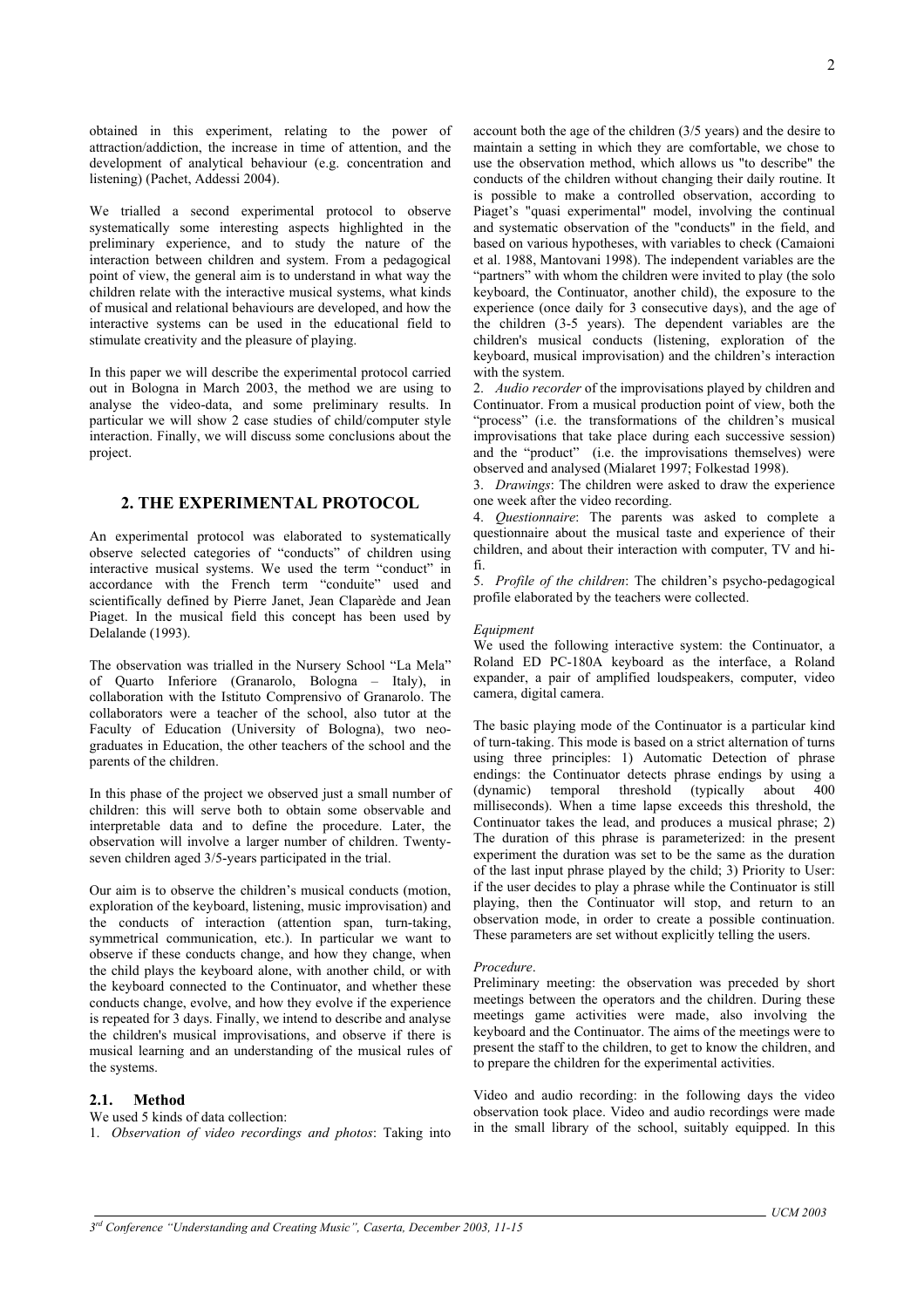space the keyboard was placed on a table in front of the children. The portable computer was placed on a nearby table. A video camera (not visible to the child) was positioned in front of him/her, in order to record both the hands and face. One collaborator worked with the video camera, while another operator worked with the children and the computer. The sessions were individual (1 child) or in pairs (2 children). The children were supervised in the library by the operator or by the teacher. The operator gave the assignment to the child (if necessary he turned on the computer), and while the child was working, he either stayed in the same room and kept busy (reading, tidying, etc), or left the room. The children were left increasingly on their own until the third session, when they were alone in the room.

The children were asked to play in 4 different ways: with just the keyboard, with the Continuator, with another child, and finally with both another child and the Continuator. The operator asked the child to perform the following "musical games":

### *The child alone*:

**Game A**. "Play the keyboard as long as you like. When you are tired, call me" .

**Game B.** "Play the keyboard, which will answer back, for as long as you like. When you are tired, call me" (For this task the operator launches the Continuator through the computer)

#### *The child with another child*:

**Game C**. "Play the keyboard together for as long as you like. When you are tired, call me"

**Game D**. "Play the keyboard, which will answer both of you back, for as long as you like. When you are tired, call me" (For this task the operator launches the Continuator through the computer).

#### All sessions were recorded on video.

The music played by the children and the systems were recorded by the same system.

After 1 week the children were asked to draw the experience.

At the same time, the parents were asked to complete the questionnaire.

The teachers were asked for the profile of each child.

## **2.2. Data Analysis**

Data analysis will be carried out by means of an observation grid, which is being elaborated by a group of observers. A series of key elements were identified regarding the child/computer relationship, and the child/Continuator interaction, and the child/Continuator interaction, synchronically, that is, independently of the scansion of the three sessions. Finally, two case-studies were selected to obtain more general hypotheses to be tested also on the other children.

## **3. RESULTS**

The data collected were wide-ranging and interesting, and stimulated us to go more deeply into certain aspects, some of which had not been foreseen in the original protocol. They are still undergoing analysis, both qualitative and quantitative.

Some data are discussed in Pachet, Addessi (2004), where the Continuator Project is presented.

In this paper, we report two case-studies, chosen because they present opposing characteristics and allow us to identify more general categories to be used for systematic observation of the data.

To give an idea of the type of data, we will discuss some of the more general aspects that have emerged so far. These should not be taken as final results but nevertheless represent the main categories that will be used to construct the observation grid.

### • *Interaction with the system*

The type of interaction observed is sensory-motorial, symbolic (dramatizations, "let's pretend") and rule-based. The children touch and handle all the various objects, they dance, sing, listen, go through different emotional tones, and often express aesthetic opinions. They try to understand the rules of the system. They listen carefully in order to create "musical" dialogues with the system. They also narrate a story while listen to the Continuator.



**Figure 1.a:** Narrator, player, listener

• Relationship between children and system Of particular interest are the relationships established between the two children when playing together, and between them and the system: playing, listening, exploring together, watching the partner's reactions, playing separately, alternating , or conflicting.



**Figure 1.b:** They listen to the keyboard that answers and share perplexity.

### **Listening**

As already stated, the listening was very careful, both to the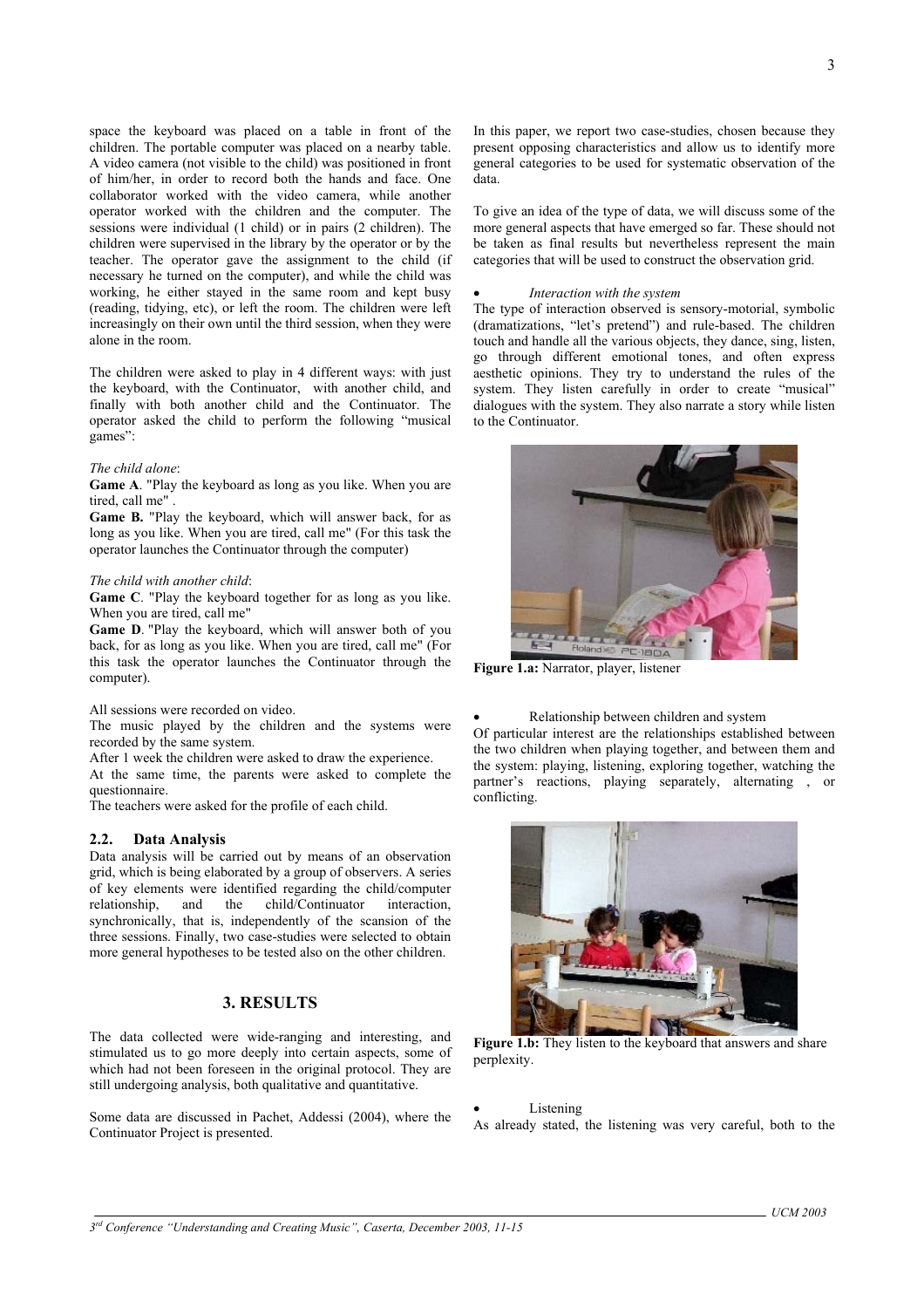replies given by the system and to their own work. Alberto listens to the system and exclaims: "E' bellissimo!" ("It's wonderful").



**Figure 1.c:** (c) Listening and ecstasy



**Figure 1.d:** (d) Listening to the Continuator.

### • *Ways of playing, exploring the instrument*

The children explore the keyboard and means of making sound in a myriad of different ways: with their elbows, head, bottom, or forearm, with their hands in their sleeves, chopping, with just one finger, several fingers, the palm of the hand, facing backwards, rubbing, alternating the hands/fingers, etc.



**Figure 1.e:** (e) with her elbow



**Figure 1.f**:(f) and his fist**.** 

• *Musical improvisations.* A preliminary analysis of the improvisations revealed rhythmic and melodic patterns, synchronization on the same pulse, forms of song and accompaniment, individual improvisation styles, brief formal constructions based on imitation, repetition, alternance, contrast.

## **3.1. The "Life cycle" of Interaction:**

### **Two Case-Studies**

Generally speaking it was possible to observe an initial dynamic curve that moves from *Surprise* (the *Aha effect*), to a phase of *Excitement*, followed by a period of C*oncentration and analytical behaviour*: the "life cycle" of interaction (Pachet, Addessi 2004).

In the two case-studies presented here we concentrate on the quality of the analytical behaviours and the ways in which the child/computer interaction starts, develops, and ends.

We analyse the *attention span* (the time of every "game") and the *dynamic profile of interaction*, that is the development of the interaction over the 3 sessions.

## **3.1.1 Case-study n. 1: Repetition, Variation**

## G., 5 years 10 months.

In the preliminary meeting, G. was immediately interested in the "keyboard that answers", and passed quickly from surprise (Aha effect) to a more careful and analytic approach, commenting aloud: "It repeats…but isn't exactly the same". The order of the 'games' was as follows:

**Session Tasks**

|   | D          |
|---|------------|
| Н | A, B, C, D |
| Ш | B, A, D, C |

### **Attention span**

The longest task is B, i.e. when G. plays alone with the Continuator. His attention is almost identical in sessions II and III when he plays alone without the Continuator (A), and with a partner and the Continuator (D). Nevertheless, G. often gets bored when playing alone, stops frequently and sometimes waits for the system to reply. The length of the game with the partner but without the Continuator (C) is considerably shorter, the children have less fun and do not listen to their own productions so carefully. A preliminary analysis of the attention span would lead us to hypothesize a greater interest on the part of G. in the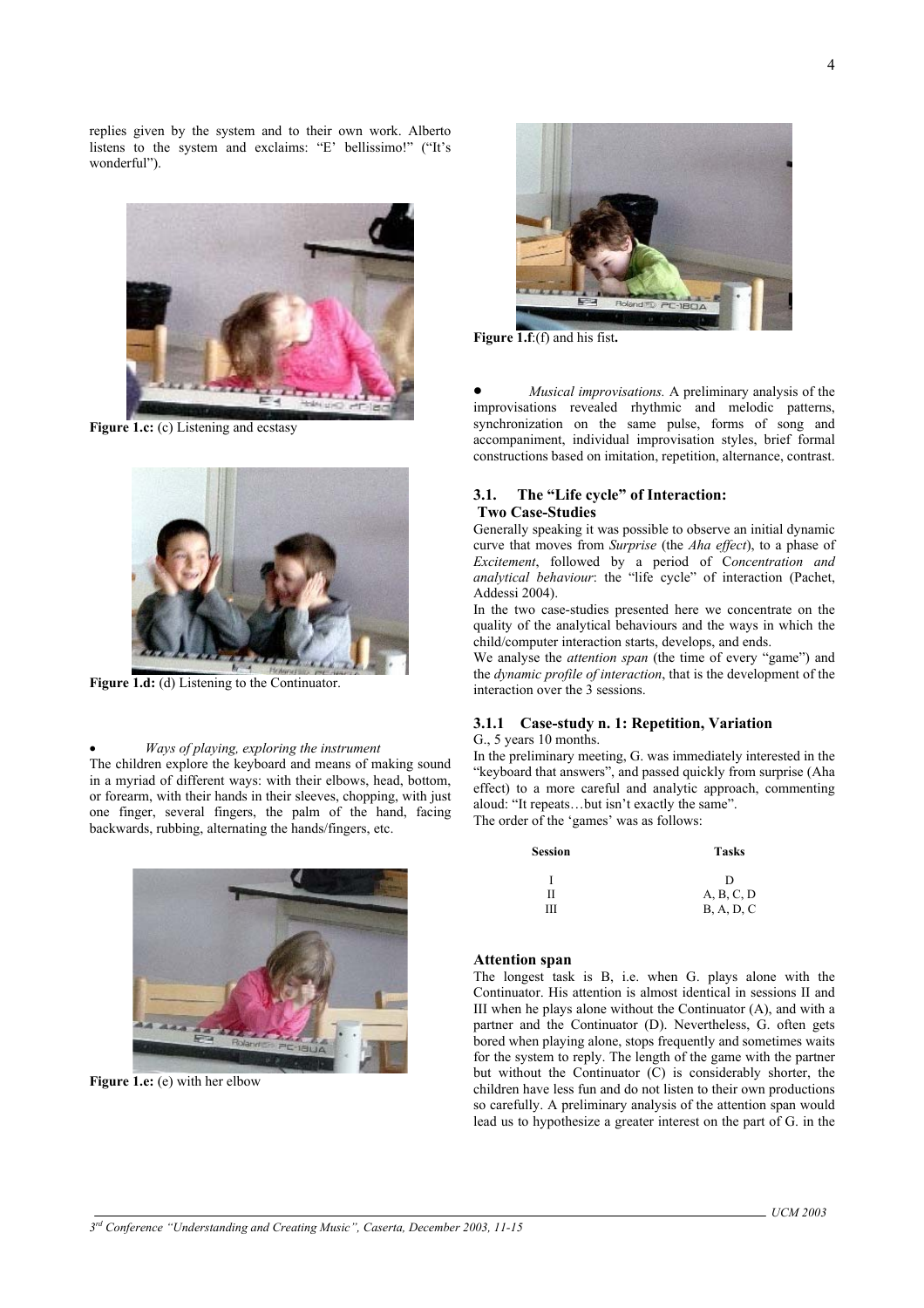tasks involving the system, and a preference for direct interaction with the system, and for playing alone.



Figure 2: Case study 1: Attention span.

### **Dynamic profile of interaction**

G. starts immediately, displaying concentration and analytical behaviour: he observes and experiments with the rules of the system. In Session I, he plays with his friend and the system (task D). In Session II he asks to start to play alone with the system.

### • *Concentration and Analytical behaviour* Session II, task B. (Fig. 3.a/c).

G. proceeds by trial and error, respecting the turn-taking with the system. He starts by systematically playing first with his index fingers, then two fingers, then with the palm of the hand, exploring the whole range of the keyboard. The procedure develops in a linear fashion, almost going from the simple (one finger, middle register) to the complex (two fingers, the palm etc.; middle, low and high register). He always stops and listens to the system's reply (turn-taking). He listens carefully, unhurriedly, with a concentrated expression. He behaves like an observer introducing variables and trying to understand the results. His relationship with the system is "symmetric" (Fogel 2000): alternation of question and answer between two "frontal" **interlocutors** 



**Figure 3.a.:** Session II, task B (a) G. plays with one finger only



Figure 3.b.: Session II, task B (b) then listens to the Continuator



**Figure 3.c.:** Session II, task B (c) then plays again using all his fingers.

### • *Recognition and dialogue*  Session II, task B. (Fig. 3.d/f).

After some minutes, G. plays one note at random (G, *staccato*). The Continuator replies with the same note and adds the octave (G3-G4). G. recognizes his own note like in a mirror: he is surprised and immediately replies with the same note and adds a variation (G-G-A-A-B-cluster). A dialogue based on repetition and variation starts: G. and the system reply and add variations in register, rhythm, modes of playing (G. plays G *staccato*; Continuator: G-G *staccato*; G.: G-G-A-A-B-cluster; Continuator: cluster/rising arpeggio; G.: short cluster; Continuator: cluster, rising 3rd; etc). After around one minute, the repetition/variation disappears, the dialogue ends and G. asks to stop game B.



**Figure 3.d:** Session II, task B (d) G. recognizes his own notes played by the Continuator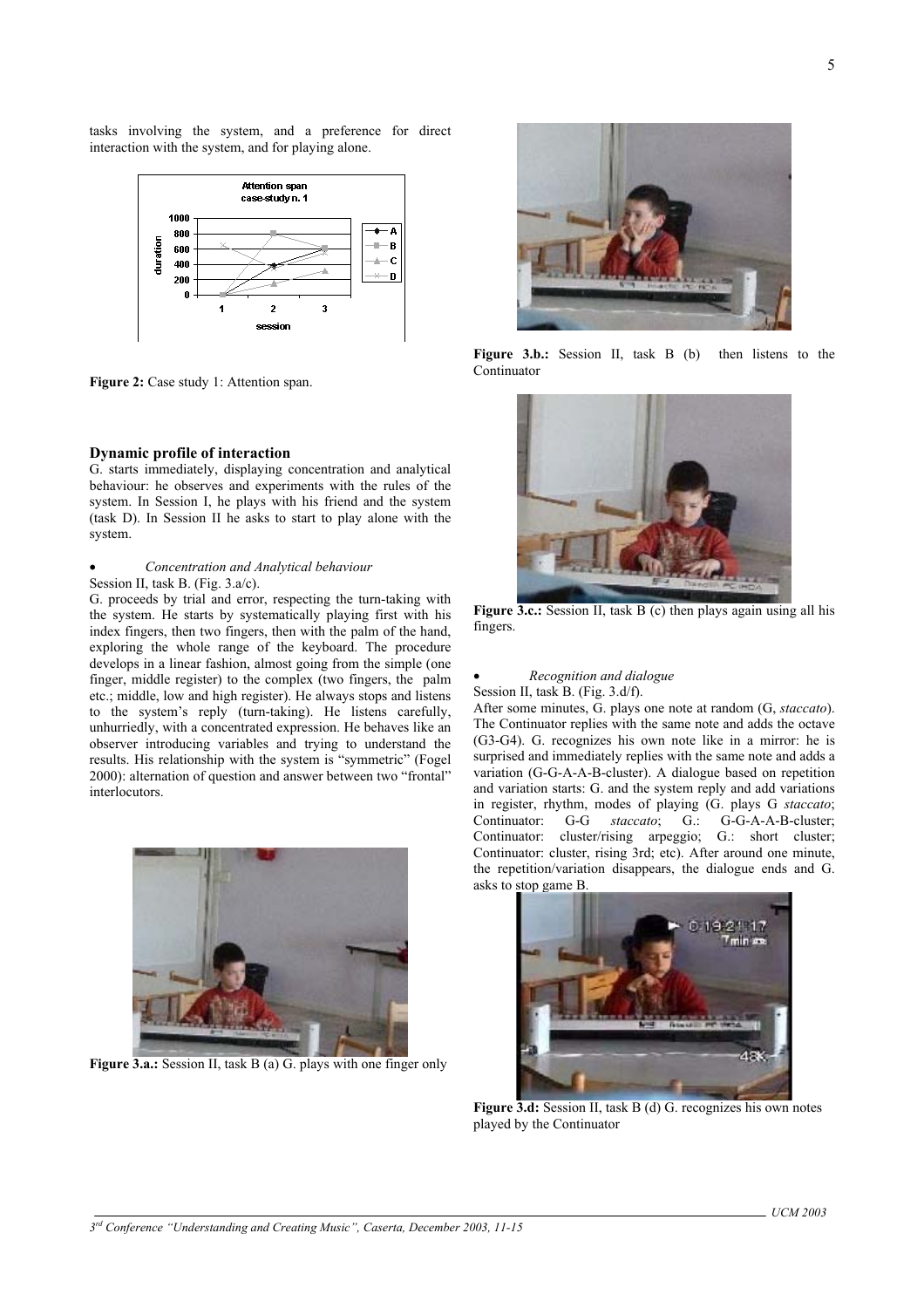

**Figure 3.e.:** Session II, task B then (e) a musical dialogue starts based on repetition/variation



Figure 3.f.: Session II, task B (f) the dialogue ends.

### • *Attachment*

## Session III. (Fig. 3.g/h).

G. asks to starts the game alone with the system (task B). He starts a strict dialogue with the system, consisting of exploration, repetition, variation. G. plays the first phrase of "Frère Jacques" (C-D-E-C / C-D-E-C), the system repeats with variations (C-D-E-F-G-A-B…). During the next game, without the Continuator (task A), a sort of "listening automatism" is instigated: G. plays and then stops, automatically waiting for the Continuator to reply, which does not happen because in task A the system is not connected. G. starts playing again alone, but still waits every now and then for a reply (e.g. he puts his hand to his ear). A kind of expectation has been instituted, an implicit anticipation of a reply. The type of relationship that could be explained in terms of the theory of "attachment" (Bolwby, Ainsworth. Holmes1994).

## • *The Observer*

## Session III, task D (Fig. 3.i).

The interaction continues in the following task (D). G. plays with another child. This time G. does not only observe the system, but also his friend's interaction with the system: he tells him to play, to wait for a reply from the system and watches his reaction of amazement. In this phase G. shows some moments of excitement.



**Figure 3.g:** Session III, tasks B, A and D (g) G. faces the Continuator (task B);



Figure 3.h.: Session III, tasks B, A and D (h) he plays then listens, but the Continuator doesn't reply (task A)



**Figure 3.i.:** Session III, tasks B, A and D (i) G. observes the surprise of his friend on hearing the reply of the Continuator (task D).

### **Drawing**

The following week G. draws a lot of instruments, the keyboard, the notes and the "music" (yellow lines) coming out of the keyboard. He write the notes in a conventional way. In fact, from the parents' questionnaire we learn that he listens to classical music, in recordings and at live concerts.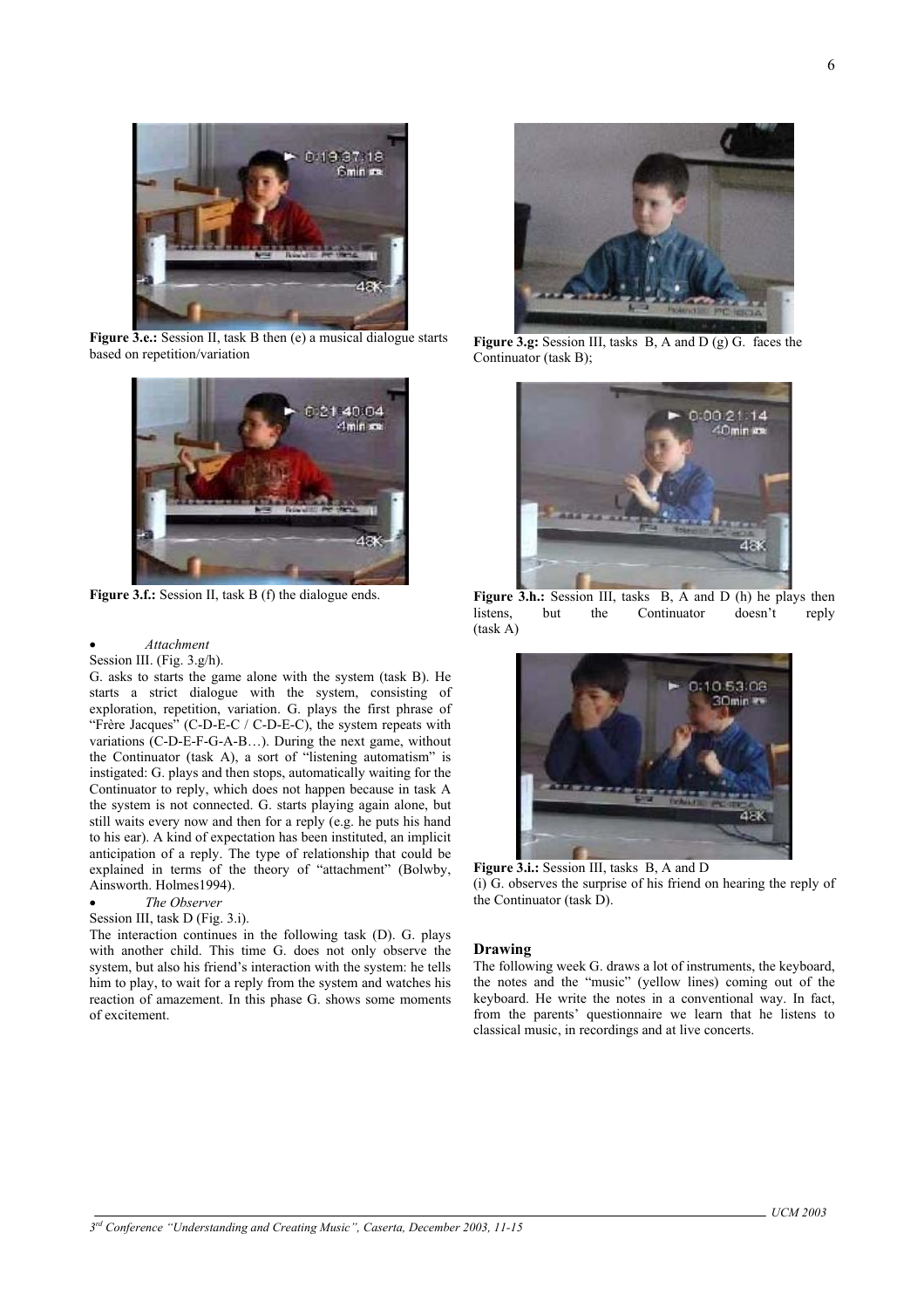

**Figure 4:** Case-study n. 1. Drawing.

G. draws many "classical" instruments, the keyboard, the notes and the "music" coming out of the keyboard (yellow lines**).** 

## **3.1.2 Case-study n. 2: From turn-taking to roletaking**

## T., 5 years 10 months.

T. is fast and becomes involved in the sound. He interacts "in real time" with all the stimuli that he receives from the system, and from the whole set of equipment. He prefers games with his friend and with the system. The moment of excitement also becomes a moment of learning. He learns how to make the system imitate him and how to imitate the system, passing from turn-taking to role-taking. He reaches the Climax and in the last session relaunches his dialogue with the system.

The order of the games was as follows:

| <b>Session</b> | Tasks             |
|----------------|-------------------|
|                | <b>B.</b> A. C. D |
| П              | D, C, A, B        |
| ш              | A, B, D, C        |

### **Attention span**

Task D (with another child and the Continuator) is the one that lasts longest. Unlike G., T. prefers the interaction involving three participants: him, his partner and the system. Task B is not very long, but is very significant, because we can observe a passage from turn-taking to role-taking.

The attention span increases also in the tasks without the Continuator.



**Figure 5:** Case-study 2. Attention span.

### **Dynamic profile of interaction**

- *Aha effect, Surprise*
- Session I, task  $\overline{B}$ . (Fig. 6.a/c).

T. plays a few notes, the Continuator replies, T. recognizes the repetition. The next reply of the Continuator is much longer than expected, T. shows disappointment and says "It never ends". He nevertheless waits for the system to stop before playing again, thus respecting the implicit rule of turn-taking. There follows a series of improvisations during which T. uses various styles and listens. At a certain point the Continuator begins to continuously repeat the same note, as if the machine were stuck (maybe actually due to an error in the working of the system); T. notices something is wrong and blocks his ears with an expression of annoyance.



**Figure 6.a:** Session I, task B. (a) T. recognizes his own notes played by the Continuator (Surprise and excitement)



**Figure 6.b:** Session I, task B. (b) T. listening to the long reply by the Ctor: "Non si ferma" ("It never ends") (Turn-taking)



**Figure 6.c:** Session I, task B. (c) T, puts his fingers into his ears when the system repeats the same note like a blocked machine.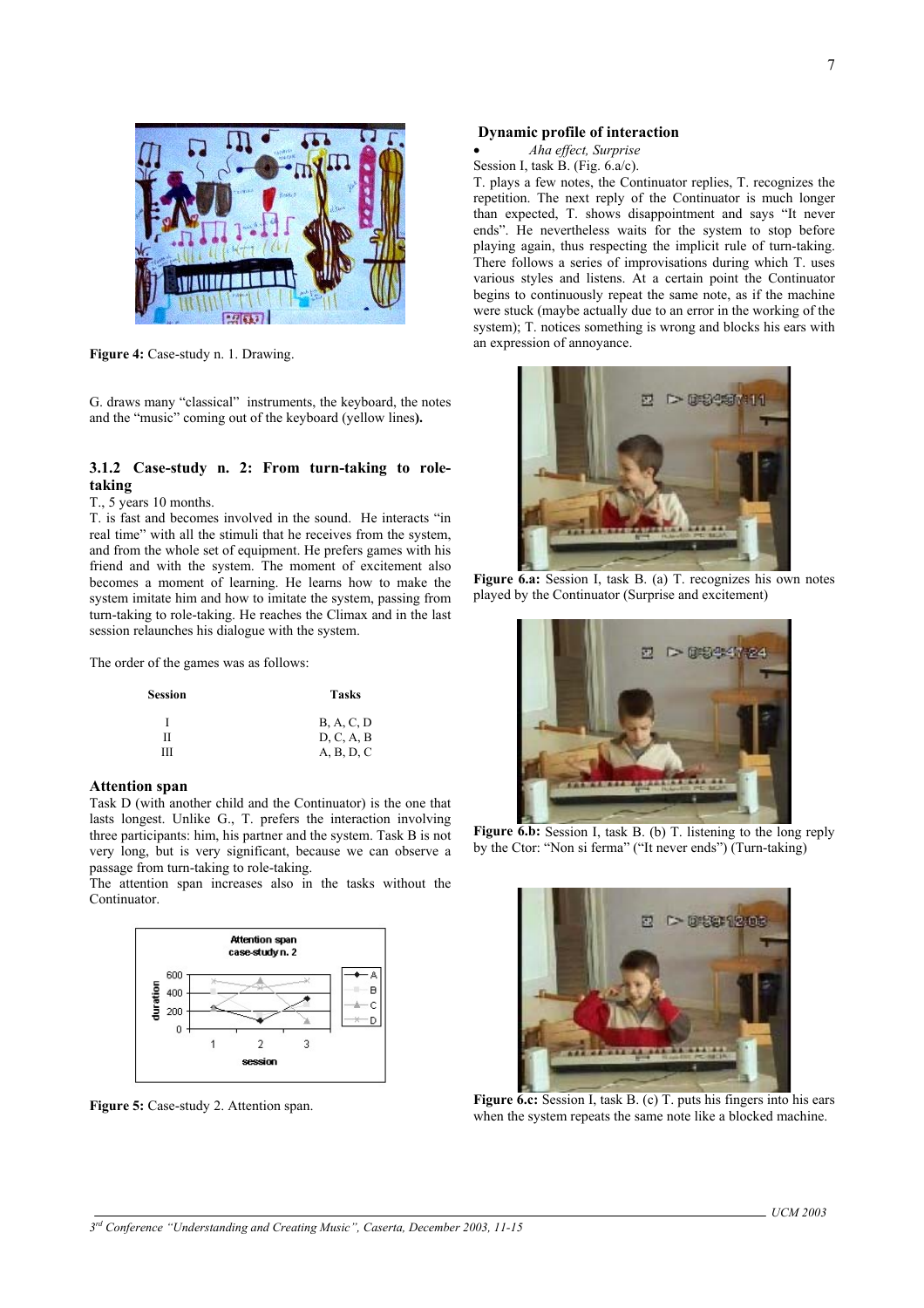• • *Excitement and Learning by "Immersion"* Session I, task  $D.$  (Fig.  $6. d/i$ ). T. teaches his friend the rules: play, wait and listen to the reply, as the keyboard "plays by itself". An intense moment of interaction begins: they play and listen, bringing their ears closer to the speakers, they play with their hands, head, bottom; they even introduce the ringing of a cell-phone into the game.

The rules apply, but also listening, touching, discovering, playing, having fun, provoking amazement, pleasure etc.. T. often imitates his friend.

They discover that the system repeats what they play and learn how to make the system imitate them: the most exciting game is to produce strange sounds (brief sequences of strong, fast and irregular clusters) for the pleasure of hearing the

Continuator repeat them: just like to laughing making funny faces in the mirror. *The moment of excitement also becomes the moment of learning* (learning by "immersion", Maragliano 1999).



**Figure 6.d:** Session I, Task D (d) T. stops his friend and teaches him the rules of the system and turn-taking: "Suona da sola" ("Plays by itself");



**Figure 6.e:** Session I, Task D (e) They use the ability of the system to imitate the sounds they produce in order to enjoy themselves: they play funny sounds with the aim of



**Figure 6.f:** Session I, Task D (f) exciting and sharing the excitement, listening to the equally funny reply by Continuator.



**Figure 6.g:** Session I, task D. Session II, task D. Various interactive conducts of T. and his friend.: (g) They listen to the speakers.



**Figure 6.h:** Session I, task D. Session II, task D. Various interactive conducts of T. and his friend.:(h) play the keyboard, with the Continuator and the phone;



**Figure 6.i:** Session I, task D. Session II, task D. Various interactive conducts of T. and his friend.: **(i)** they both play using their head in synchronization.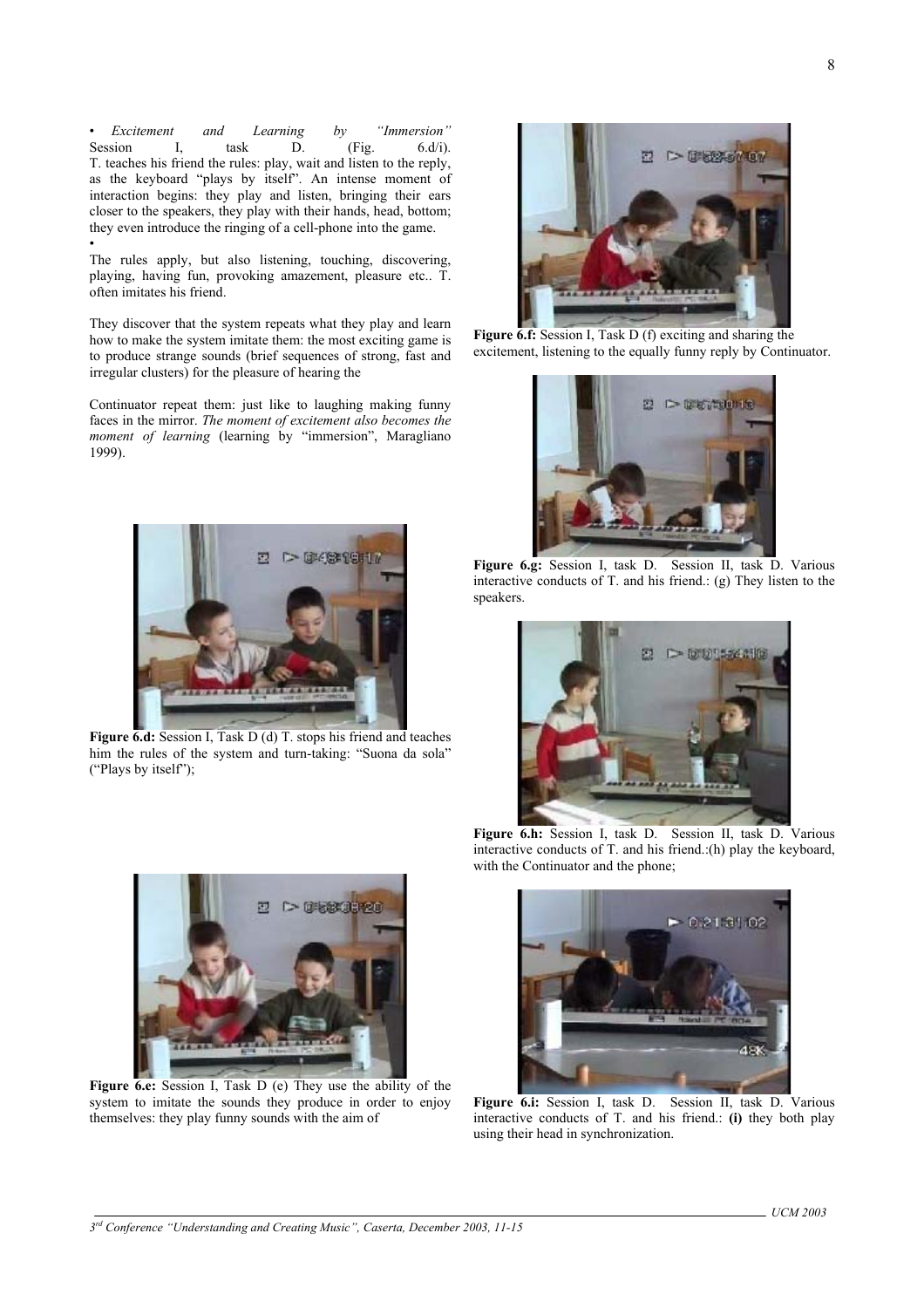## • *Concentration and Analytical behaviour. From turntaking to role-taking.*

Session II, task B. (Fig. 6.l).

T. plays with more concentration and analytical behaviour and tries to understand the system also by looking at the screen of the computer. He plays short musical improvisations. He doesn't explore, he creates music with the Continuator: they play short rhythmic and melodic patterns, repeat and elaborate them, then play short but complex musical phrases. At a certain point he moves towards the lower register and plays C1. The system responds with C4-A5. T. recognizes that the system has played the same note as he had but at a higher register and says "High"; he then goes to the upper register and, imitating the system better than the system had done with his proposal, plays C5, and then goes away saying "Finished". While the Continuator plays B-A.

T. has understood the system, has played with it, has learned to make it imitate him and to imitate the system. It is here, then, that we observe a transition from *turn-taking*, the alternation between two interlocutors, to *role-taking*, the moment when one of the two interlocutors produces his music while also taking the point of view of the other into consideration (Emiliani, Carugati 1985).

## • *Climax*. *From Exploration to Invention*.

Session III, task B. (Fig. 6.m)

T. begins playing energetically, the Continuator relaunches softly and delicately, T. responds with soft and slow notes. For a while they adapt to each other, not with exactly the same notes, but adopting the same "mode" of playing and following the sequence of question, answer, relaunch. Then the dialogue becomes more and more intimate. T. gets up, jumps from the computer to the keyboard, and his movement is mimicked in the music he and the system play. Delightful and amusing to see. It is truly a moment of genuine creativity. T. is no longer exploring the system: they are making music together. A real jam session.

## • *Relaunching*.

## Session III, tasks C, D (Fig.6.n).

T. relaunches the repeated notes that the Continuator had played in the first session which had made T. cover his ears, repeating the interval of a minor second like a blocked machine. A threesided interaction is set up based on this technique. This is followed by a relaunching of the previous explorations, interspersed with pauses when they discuss what to do. Finale (Task C): the Roland expander, with its lights, becomes a bomb to be defused (task D, Fig. 6.n).



**Figure 6.l:** Session II, task B; Session III, tasks B and D (l) from turn-taking to role-taking: T. plays the C5 just played by the system in reply to the C1 played by T. : he imitates the system better than it imitates him (Session II, task B);



**Figure 6.m:** Session II, task B; Session III, tasks B and D (m) (Climax): T. plays and moves quickly between keyboard and computer (Climax) (Session III, task B);



Figure **6.n:** Session II, task B; Session III, tasks B and D (n) T. and his friend are defusing the "bomb" (Roland expander) under the table. They play and watch the lights on the screen of the expander (Session III, task D).

## **Drawing**

The following week T. draws the table, the computer, the wires, the expander/bomb. But not the keyboard.



Figure 7a: Case-study 2. Drawings. (a) The page is divided into two parts. In the first column we see the table, the computer, "little men playing", the speakers connected to the computer, the "footprints of the little men" going to play. In the second column T. draws a "free drawing" with water, a ladder, and xylophone.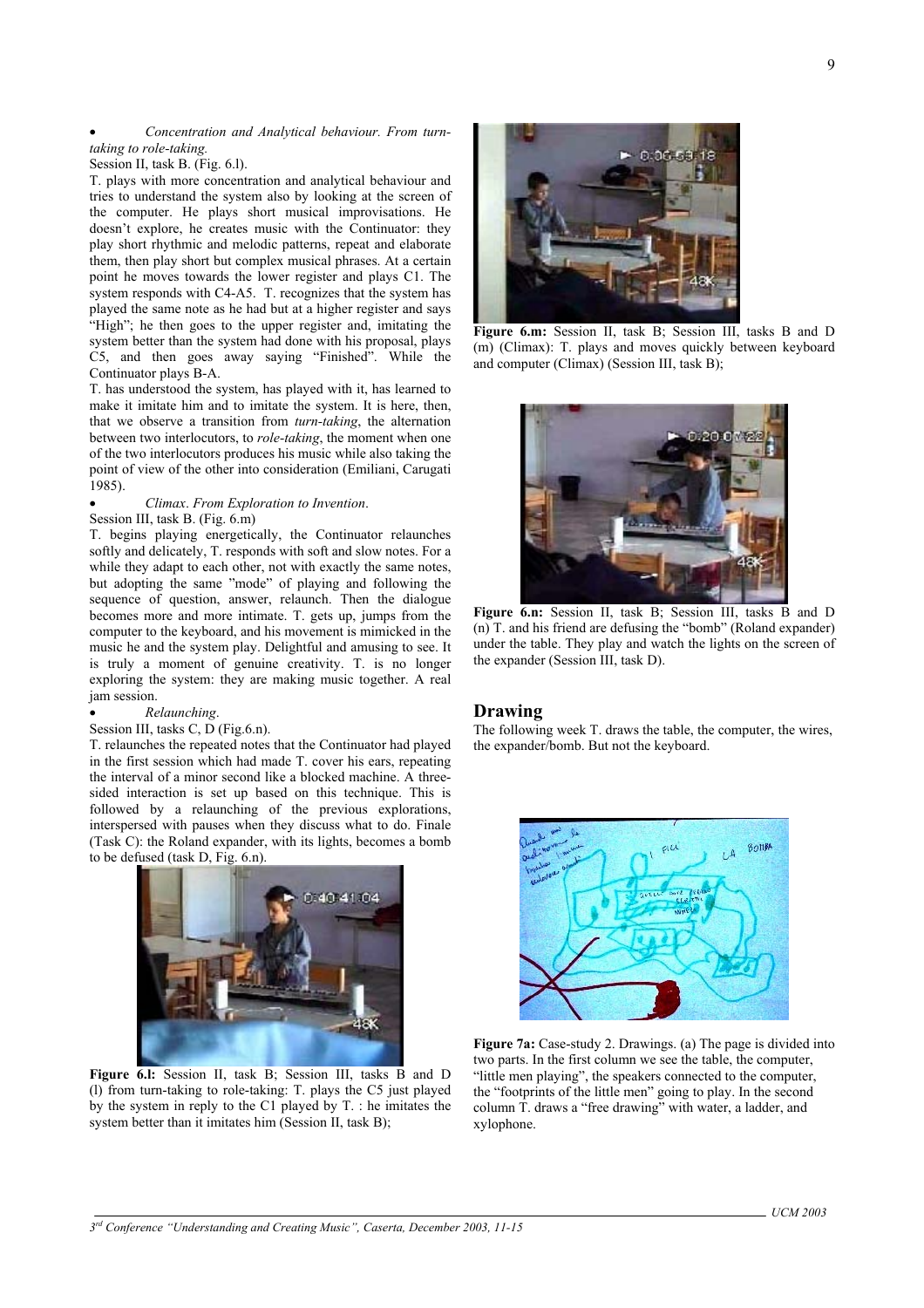

**Figure 7b:** Case-study 2. Drawings. **(b)** T. draws the "bomb", i.e. the Roland expander used for the experiment.

## **4. DISCUSSION**

In the two case studies presented we can observe an interaction between the children and the system that builds up over time, passing through various dynamic states which do not necessarily follow a linear order. We shall now underline the significant aspects of these two cases, interpreting them on the basis of certain theories on development and musical development in children.

### *- Nature of the interaction*

The Continuator stimulates the children to adopt conducts that are very similar to those of humans. The interaction based on repetition/variation allows the children to organize their musical discourse, passing, as in the case of T., from exploration to genuine musical invention. In particular, we note that the moment of climax arrives when the two partners adapt to each other's "mode" of producing sound, and accelerate the times of the turn-taking; once this has been achieved the interaction is concluded, almost like a gesture of liberation from the accumulated tension. A similar structure based on repetition and variation, and temporal dynamics has also been observed by Daniel Stern in the vocal relationship between mother and child, and by Michel Imberty in the field of music. To define this phenomenon they use the term "affective syntonization".

The very fact that the interaction is so similar to that of humans may perhaps explain why the children find it so exciting: just like in cartoons, where the thing they like most is that "it seems real because is fake" (Mazzoli 2001).

#### *- Learning styles*

In the first case G. learns the rules of the system in a "linear" way, from the simple to the complex, by trial and error; in the second case T. learns to use the system by putting all his senses into his involvement with the system and other instruments, and the moment of excitement and that of learning coincide. We are witnessing two different styles of learning, which have been defined as "linear" and "by immersion". The former is more typical of the "technologies" associated with writing, such as books, while the latter is more linked to multimedia technologies (Maragliano 1999, Mazzoli 2001).

In both cases the system has stimulated a learning strategy for problem solving: during the interaction the children not only

identify the problems of interacting with the system, which also concern the rules governing musical language, but discover the solution to these problems too.

### *- Styles of interaction*

G. proceeds systematically trying to understand the system: he observes it, and observes the reactions of the other children when interacting with the system. He has also made contact with the system, waits for it, and when the reply does not arrive he is disappointed. He is displaying a form of *attachment* (Holmes 1994): when I am close to the one I love I feel good, when I am distant I feel anxious.

In case 2 we see that the child passes from turn-taking, which is the basic playing mode of the Continuator, to role-taking, a term used to imply the ability to consider the point of view of the other (Emiliani, Carugati 1985). These aspects show how, despite the apparent simplicity of the mechanism, the Continuator generates very complex reactions, where the children are expected to form judgements about "Self" and "Other", and to assume the point of view of the Other in order to judge their own Self. In the Literature these passages are considered crucial for the building the child's Self: the Continuator, or other similar musical systems, could be said to represent the construction of a "musical" Self.

## *- The rules of the system*

The children learn the rules of the system: it replies by playing alone, it replies when you stop playing (turn-taking), repeating what you play, repeating with variations (or "errors"), it is capable of establishing a dialogue made up of repetition/variation, it does not always respect the rules, you can teach the system, the rules of the system can be taught to others. During this process the children pass onto role-taking, and react if the system does not respect the rules: T. shows disappointment when the system plays longer than expected, not respecting the turn-taking; he covers his ears when the system begins to repeat the same note like a machine that is stuck; he corrects it when it repeats inaccurately what he has played. In the end, though, he relaunches exactly what he had considered an error of the system: the repeated notes. He treats it like a teacher would treat an "intelligent error" made by a pupil.

### *- Musical improvisations*

We have seen, especially in case case-study 2, a transition from *exploration* (of the instrument, of the sounds, of the rules of the system) to the *invention* of music (actual improvisation, musical creation for its own sake). It is important to analyse from a musical point of view the processes called into play for this transitional passage and the way the system intervenes, as well as the musical skills developed by the children. In case study 2, in fact, it is the system that has taught the child to play with it, by guiding him from exploration towards musical invention, just like a real teacher.

Both in the exploration and in the improvisations, we can see personal styles in the ways of producing sounds, in the rhythmic and melodic patterns that each child prefers, in the construction of longer sequences. The Continuator, by means of its mirror effect, reinforces these individual styles, and allows them to develop and evolve.

### *- Rock or classical: the stylistic competences*

The way the children play also reflects their musical background: T. plays standing up, moving a lot, his sleeves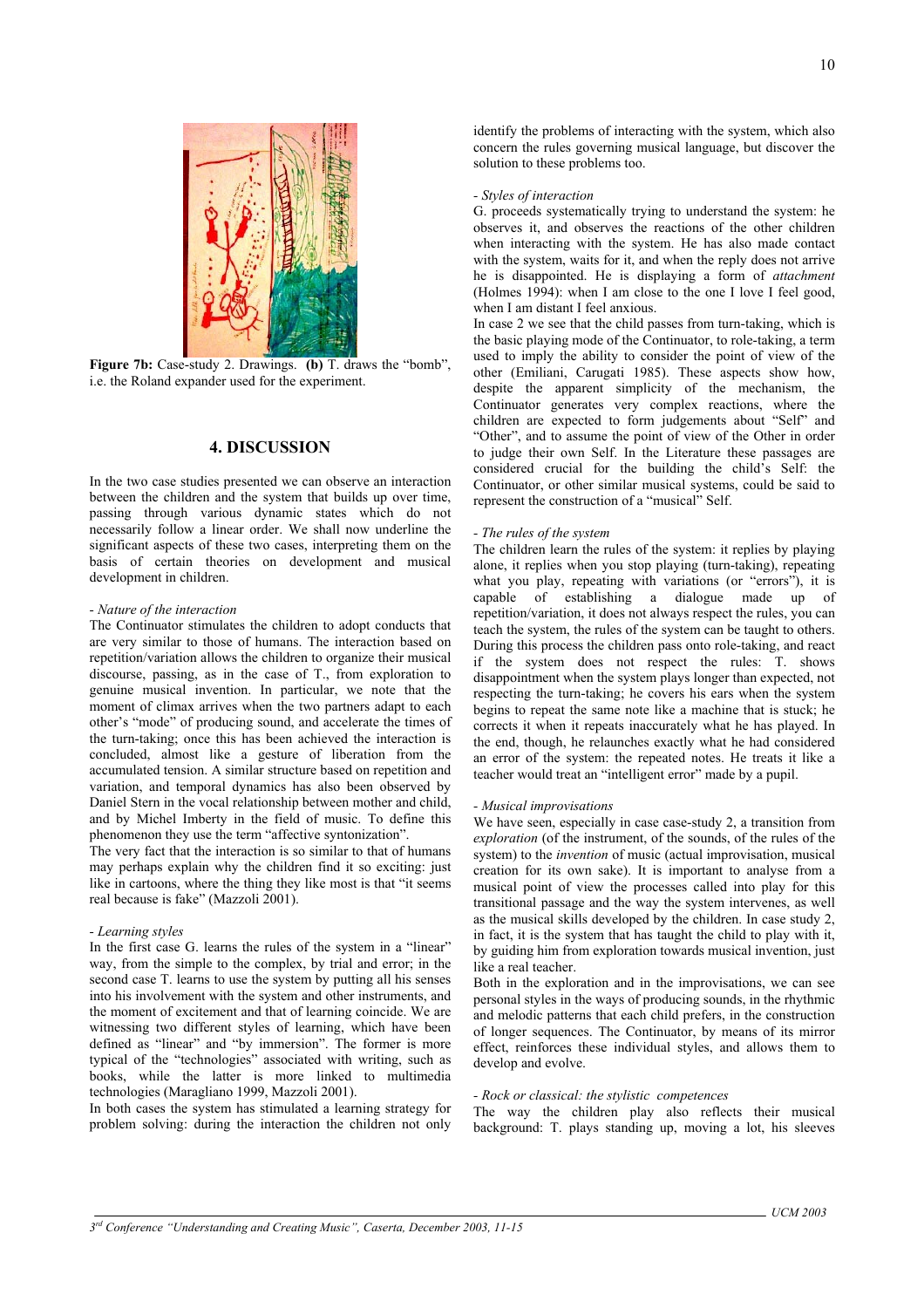pulled down over his hands, often pressing them down on the keyboard, displaying an intense physical relationship with the instrument; G. always plays seated, composed and he draws traditional instruments, with the notes on the staff. The questionnaires tell us that T.'s father is an expert in rock music, whereas G. listens to classical music.

### *- Listening*

The listening conducts are particularly rich and varied: concentrated, analytical, but also symbolic. The children often "dramatize" the sounds they hear, giving them a narrative form or an expressive representation. An important aspect is the quality of their listening to their own productions, heightened by the interaction itself that encourages the children to listen carefully so as to compare their own pieces with the reply and relaunch of the system, and to identify repetitions and differences. As has already been reiterated many times in the world of teaching, listening to one's own musical productions is one of the main objectives of music education (Delalande 1993, Frapat 1994).

#### *- Continuator as a Flow Machine*

Finally, the processes observed can be interpreted in terms of the creativity theories of Csikszentmihalyi (1996). A full discussion of this aspect can be found in Pachet, Addessi (2004). Here we shall limit ourselves to pointing out that in case study 2, during the phase of musical invention, it is possible to recognise the conditions described in the Theory of Flow by Csikszentmihalyi (pp.111-113): distractions are excluded from the consciousness, action and awareness are merged, there is immediate feedback to one's actions, step by step, the activity becomes autotelic. Generally speaking we can say that in both case studies a balance between challenges and skills is achieved.

## **5. CONCLUSION**

The two case studies provide some important categories for observing and interpreting data and make it possible to formulate various hypotheses about the nature of the interaction between children and interactive systems. The data analysed until now would suggest that the Continuator, as well as similar interactive ystems, is able to develop interesting child/computer interaction and creative music behaviours in young children. We are now preparing an observation grid to analyse systematically all the children that took part in the protocol, and to check the categories established so far, as well as the influence of age. Observation of a larger sample would give more significance to the results. For these purposes a comparative project is being planned that will involve other European countries, and will also include an investigation about the stylistic competences and musical tastes of the children.

#### **Acknowledgements**

We would like to thank the director of the Istituto Comprensivo of Granarolo, prof. Marisa Magnoni; Nicoletta Rossi, the teachers and children of the Scuola Materna Statale "La Mela", and their parents; Simona Carlotti and Laura Ferrari for their help with the protocol; Regazzi Fabio from the Dipartimento di Musica e Spettacolo in the University of Bologna for his technical assistance.

## **6. REFERENCES**

- 1. Addessi, A.R. Baroni, M. Luzzi, C. Tafuri, J. (1995/96). *The Development of Musical Stylistic Competence in Children*. Bulletin of the Council for Research in Music Education, 127, 8-15.
- 2. Campioni, L. Bascetta C. Aureli. T. (1988). *L'osservazione del bambino nel contesto educativo*. Il Mulino, Bologna.
- 3. Camurri, A. Coglio, A. (1998). *An Architecture for Emotional Agents*, IEEE Multimedia, October, pp. 2-11.
- 4. Csikszentmihalyi, M. (1990). Flow. *The Psychology of Optimal Experience*, Harper & Row.
- 5. Csikszentmihalyi, M. (1996). *Creativity*. Harper Collins, New York.
- 6. Delalande, F. (1993). *Le condotte musicali*. Clueb, Bologna.
- 7. De Kerckhove, D. (1993). Brainframes. *Mente, tecnologia, mercato*. Baskerville, Bologna.
- 8. Emiliani F., Carugati F. (1985), *Il mondo sociale dei bambini.* Il Mulino, Bologna.
- 9. Fogel, A. (2000). *Oltre gli individui: un approccio storicorelazionale alla teoria e alla ricerca sulla comunicazione*. In M. L. Genta (ed), Il rapporto madre-bambino. Carracci, Roma.
- 10. Folkestad, G. (1996). *Computer Based Creative Music Making. Young People's Music in the Digital Age*. Acta Universitatis Gotheburgensis, Göteborg.
- 11. Gaggiolo, A. (2003). *Educazione musicale e nuove tecnologie*. EDT, Torino.
- 12. Holmes, J. (1994). *La teoria dell'attaccamento*. John Bolwby e la sua scuola. Raffaello Cortina Editore, Milano.
- 13. Imberty, M. (2002). *Il bambino e la musica*. In J.-J. Nattiez (ed), Enciclopedia della Musica. Einaudi, Torino, vol. II, 477-495.
- 14. Mantovani, S. (ed) (1998), *La ricerca sul campo. I metodi qualitativi*. Bruno Mondadori, Milano.
- 15. Maragliano, R. (1999). *Nuovo manuale di didattica multimediale*. Bari, Laterza.
- 16. Mazzoli, F. (2001). *C'era una volta un re, un mi, un fa…Nuovi ambienti per l'apprendimento musicale*. EDT Torino.
- 17. Mialaret, J.-P. (1997). *Les explorations instrumentales chez les jeunes enfants*. PUF, Paris.
- 18. Pachet, F. (2002). *Interacting with a Musical Learning System: the Continuator*. In C. Anagnostopoulou, M. Ferrand, A. Smaill (eds), Music and Artificial Intelligence, Lecture Notes in Artificial Intelligence, vol. 2445, Springer Verlag, 119-132.
- 19. Pachet, F. & Addessi, A.R. (2004). *Children reflect on Their Own Playing Style: Experiments with Continuator and Children*. ACM Computers in Entertainment, 1(1).
- 20. Sundin, B. McPherson, G. E. Folkestad, G. (eds), *Children Composing. Research in Music Education*. Lund University, Malmö.
- 21. Stern, D. (1977). *The First Relationship*. Harvard University Press, Cambridge.
- 22. Turkle, S. (1984). *The second self: Computers and the human spirit*, New York.
- 23. Turkle, S. (1996). *Life on the screen, (La vita sullo schermo. Nuove identità e relazioni sociali nell'epoca di Internet*. Apogeo, Milano 1997).